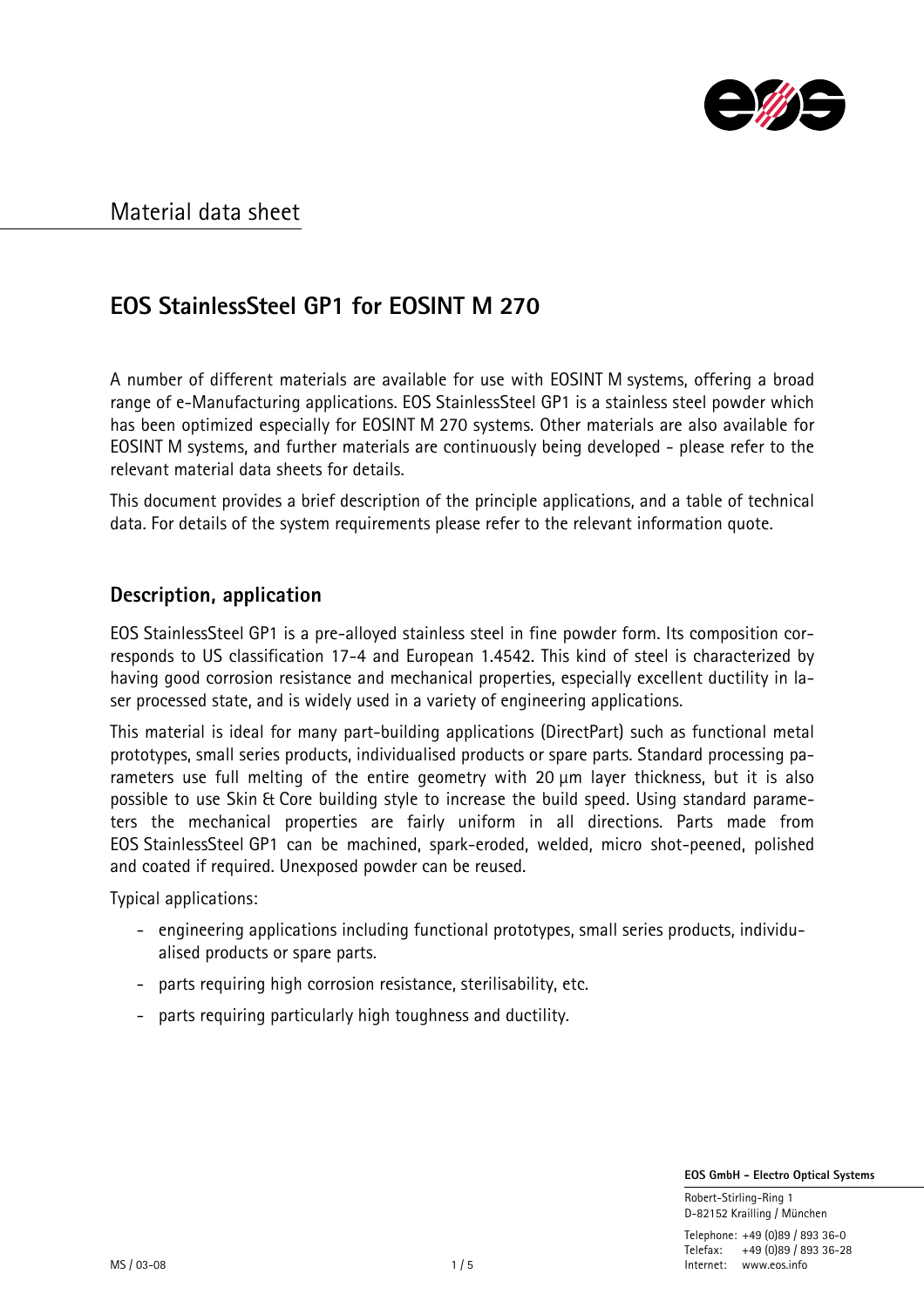

### **Technical data**

#### **General process and geometric data**

| Minimum recommended layer thickness                       | $20 \mu m$<br>$0.8$ mil                                                              |
|-----------------------------------------------------------|--------------------------------------------------------------------------------------|
| Typical achievable part accuracy [1]                      |                                                                                      |
| - small parts                                             | $\pm$ 20 – 50 µm<br>$0.8 - 2.0$ mil                                                  |
| - large parts [2]                                         | ± 0.2 %                                                                              |
| Min. wall thickness [3]                                   | $0.3 - 0.4$ mm<br>$0.012 - 0.016$ in                                                 |
| Surface roughness                                         |                                                                                      |
| - after shot-peening                                      | $R_a$ 2.5 - 4.5 µm, $R_y$ 15 - 40 µm<br>$R_a$ 0.1 - 0.2 mil, $R_y$ 0.6 - 1.6 $\mu$ m |
| - after polishing                                         | $R_z$ up to $< 0.5$ µm<br>(can be very finely polished)                              |
| Volume rate [4]                                           |                                                                                      |
| - standard parameters (20 µm layers, full density)        | 2 mm $3/s$<br>$0.44$ in <sup>3</sup> /h                                              |
| - Inner core parameters (Skin & Core style, full density) | 4 mm $\frac{3}{5}$<br>$0.88 - 1.1$ in <sup>3</sup> /h                                |

[1] Based on users' experience of dimensional accuracy for typical geometries, e.g.  $\pm$  20 µm when parameters can be optimized for a certain class of parts or  $\pm$  50  $\mu$ m when building a new kind of geometry for the first time.

[2] For larger parts the accuracy can be improved by post-process stress-relieving at 650 °C for 1 hour.

[3] Mechanical stability is dependent on geometry (wall height etc.) and application

[4] Volume rate is a measure of build speed during laser exposure. The total build speed depends on the average volume rate, the recoating time (related to the number of layers) and other factors such as DMLS-Start settings.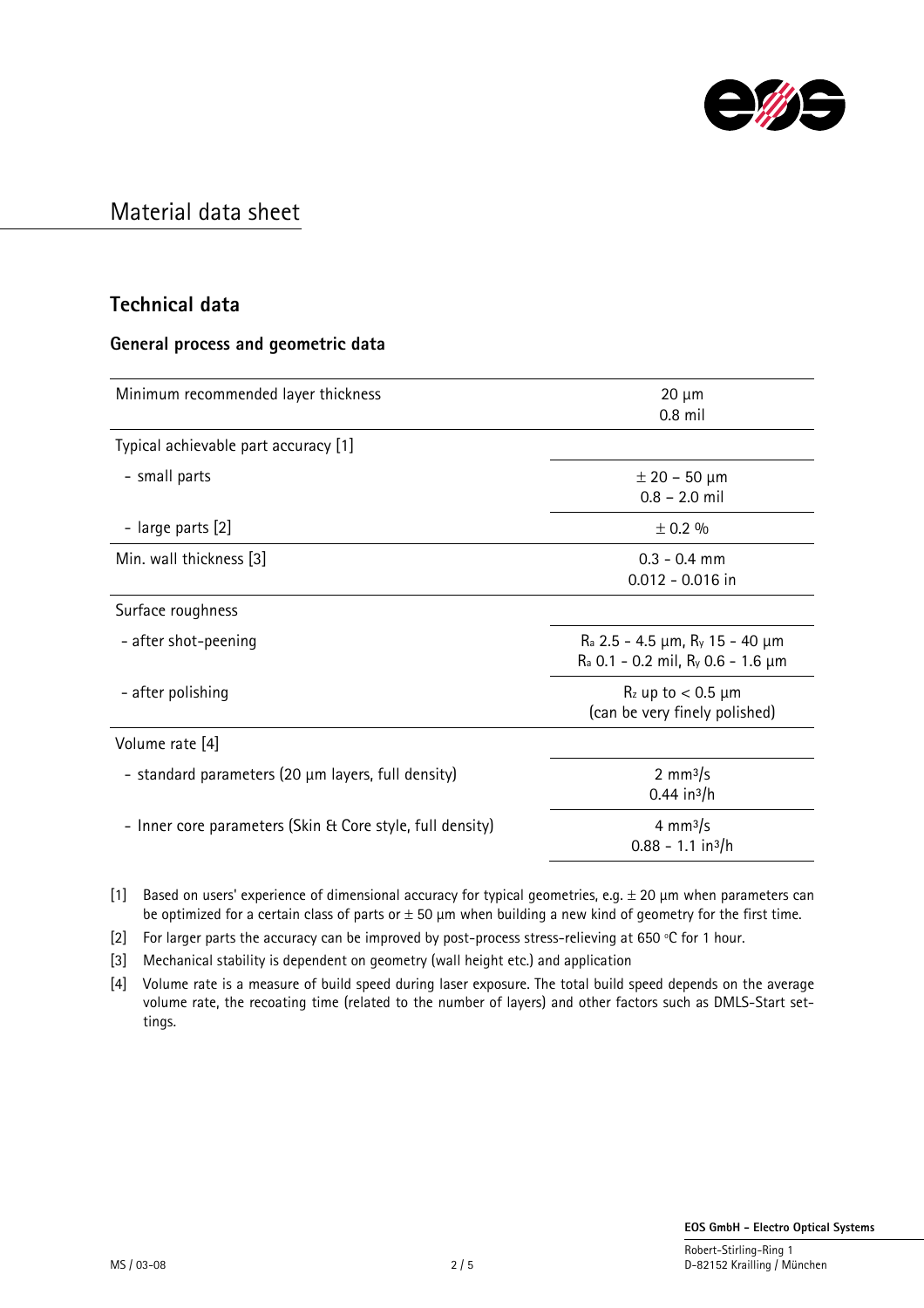

### **Physical and chemical properties of parts**

| Material composition                      | steel including alloying elements<br>$Cr(15 - 17.5 wt-%)$<br>Ni $(3 - 5 wt - 9/0)$<br>Cu $(3 - 5 wt - 9/0)$<br>Mn (max. 1 wt-%)<br>Si (max. $1 wt-$ %)<br>Mo (max. 0.5 wt-%)<br>Nb (0.15 - 0.45 wt-%)<br>C (max. $0.07$ wt- $%$ ) |
|-------------------------------------------|-----------------------------------------------------------------------------------------------------------------------------------------------------------------------------------------------------------------------------------|
| Relative density with standard parameters | approx. 100 %                                                                                                                                                                                                                     |
| Density with standard parameters          | 7.8 $g/cm^3$<br>$0.28$ lb/in <sup>3</sup>                                                                                                                                                                                         |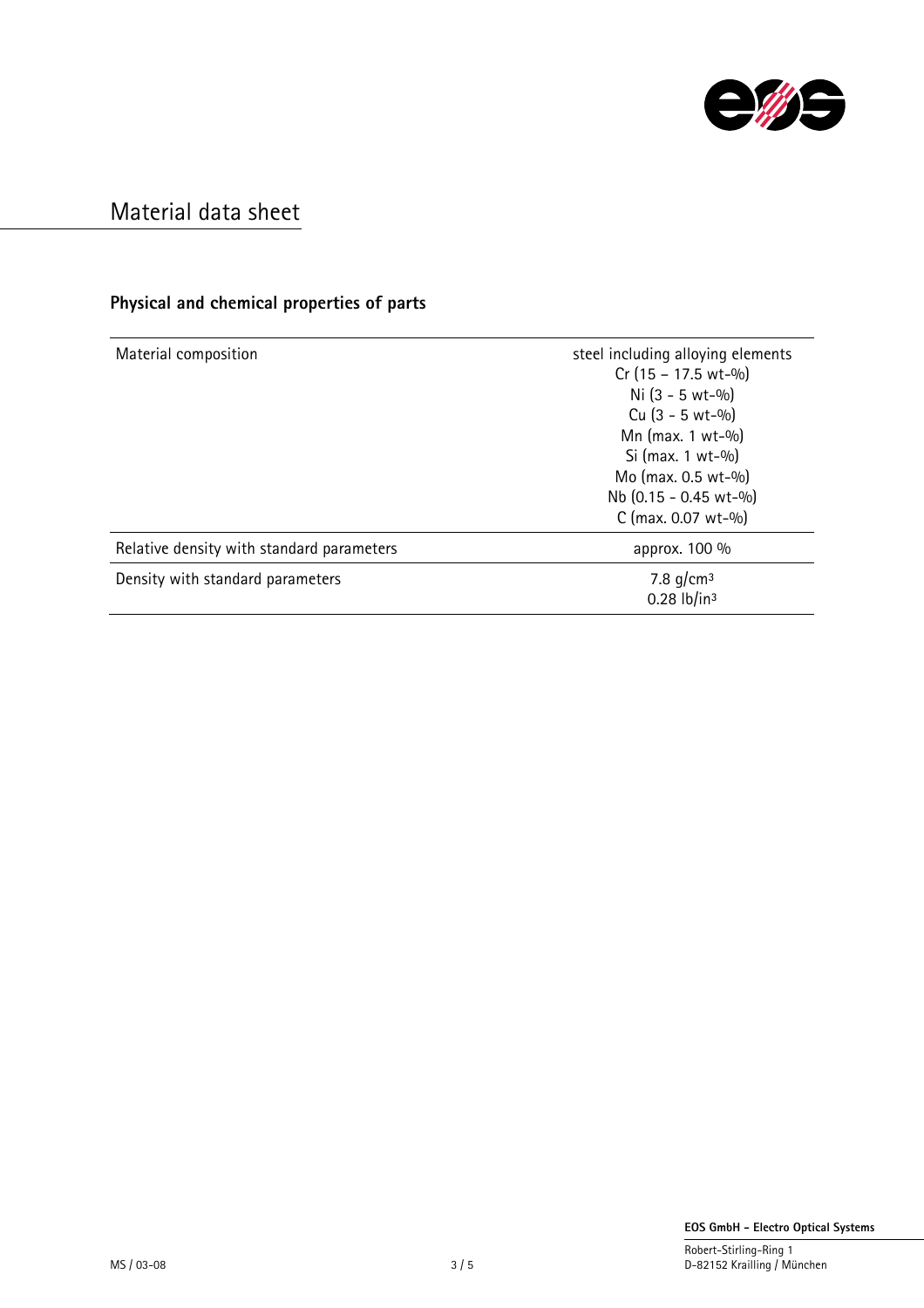

#### **Mechanical properties of parts**

| Ultimate tensile strength                               |                                     |
|---------------------------------------------------------|-------------------------------------|
| - in horizontal direction (MPIF 10)                     | 1050 $\pm$ 50 MPa<br>$152 + 7$ ksi  |
| - in vertical direction (modified MPIF 10)              | 980 ±50 MPa<br>142 ±7 ksi           |
| - after stress relieving at 650 °C (1170 °F) for 1 hour | approx. 1200 MPa<br>approx. 174 ksi |
| Yield strength (Rp 0.2 %) (MPIF 10)                     |                                     |
| - in horizontal direction (MPIF 10)                     | 540 ±50 MPa<br>78 ±7 ksi            |
| - in vertical direction (modified MPIF 10)              | 500 ±50 MPa<br>$73 + 7$ ksi         |
| Elongation at break (MPIF 10)                           | $25 + 5\%$                          |
| Young's modulus (MPIF 10)                               | 170 $\pm$ 20 GPa<br>$25 \pm 3$ msi  |
| - after stress relieving at 650 °C (1170 °F) for 1 hour | approx. 195 GPa<br>approx. 29 msi   |
| Hardness [5]                                            |                                     |
| - as built                                              | approx. 230 $\pm$ 20 HV1            |
| - ground & polished [6]                                 | approx. 250 - 400 HV1               |

[5] Vickers hardness measurement (HV) according to DIN EN ISO 6507-1. Note that depending on the measurement method used, the measured hardness value can be dependent on the surface roughness and can be lower than the real hardness. To avoid inaccurate results, hardness should be measured on a polished surface.

[6] Due to work-hardening effect